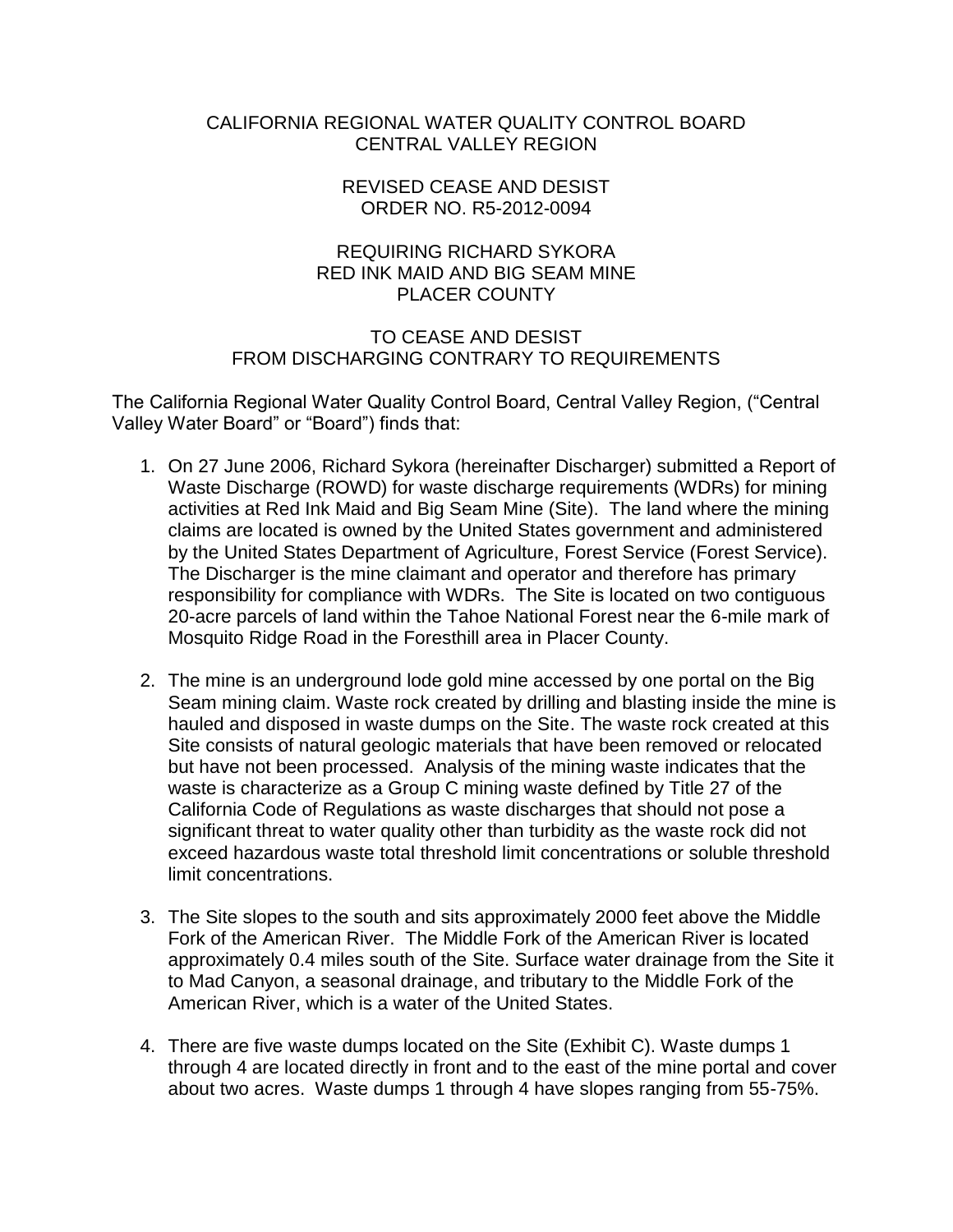Lack of capacity and slope stability issues restrict further placement of waste rock on these waste dumps. Waste dump 5 is the newest waste dump located to the west of the portal on a slope ranging from 20-55%.

- 5. The Site is regulated by Waste Discharge Requirements (WDRs) Order No. R5- 2007-0181, adopted by the Central Valley Water Board on 6 December 2007. Monitoring and Reporting Program No. R5-2007-0181 (hereinafter MRP) accompanies Order No. R5-2007-0181 (Exhibit D).
- 6. The Prosecution Team recently discovered that the Discharger may have transferred ownership and operating responsibilities of the mining claims to Red Ink Maid, LLC and Wildcat Mining Enterprises, LLC, respectively (Group Exhibit P). Both of these entities are Nevada limited liability companies of which the Discharger is a named officer (Exhibit Q). A search of the California Secretary of State's business database yields no results for either of these limited liability companies, indicating that they may not be registered to conduct business in California. Furthermore, the Discharger has not applied in writing to the Executive Officer of the Central Valley Water Board requesting transfer of WDRs Order No. R5-2007-0181 as required by Provision F.6 of that Order (Exhibit D). The Central Valley Water Board staff sent the Discharger a letter dated 6 April 2012 requesting submission of the required information to transfer the Order to the subsequent operator if such a change in control or ownership has occurred (Exhibit R). Therefore, because the Discharger continues to be the named mine claimant and operator on the waste discharge requirements, the Discharger remains responsible for complying with the terms of WDRs Order No. R5-2007- 0181 and this CDO.
- 7. Pursuant to title 27 of the California Code of Regulations section 22510 subdivision (c) and WDRs Order No. R5-2007-0181, the WDRs incorporate the relevant provisions of the mining and reclamation plan, approved by Placer County as lead agency in the administration of the Surface Mining and Reclamation Act (SMARA), and prescribes additional conditions necessary to prevent water quality degradation. Closure and reclamation requirements ensure that mining units no longer pose a threat to water quality.
- 8. Specifically, WDRs Order No. R5-2007-0181 Discharge Specifications B.6 and B.7 requires the Discharger to fully reclaim Waste dumps #1 through #4 by 30 October 2009 and submit to the Central Valley Water Board a report describing reclamation completion and closure of Waste dumps #1 though #4 by 30 November 2009 (Exhibit D). In a Site inspection on 10 March 2010, staff of the Central Valley Water Board observed that Waste dumps #1 through #4 had not been fully reclaimed as required by WDRs. No apparent reclamation measures such as hydroseeding or hydromulching establishing self-sustaining plant cover to control erosion, reduce infiltration, and provide for increased slope stability were evident (Exhibit E). To date, the Discharger has not fully reclaimed Waste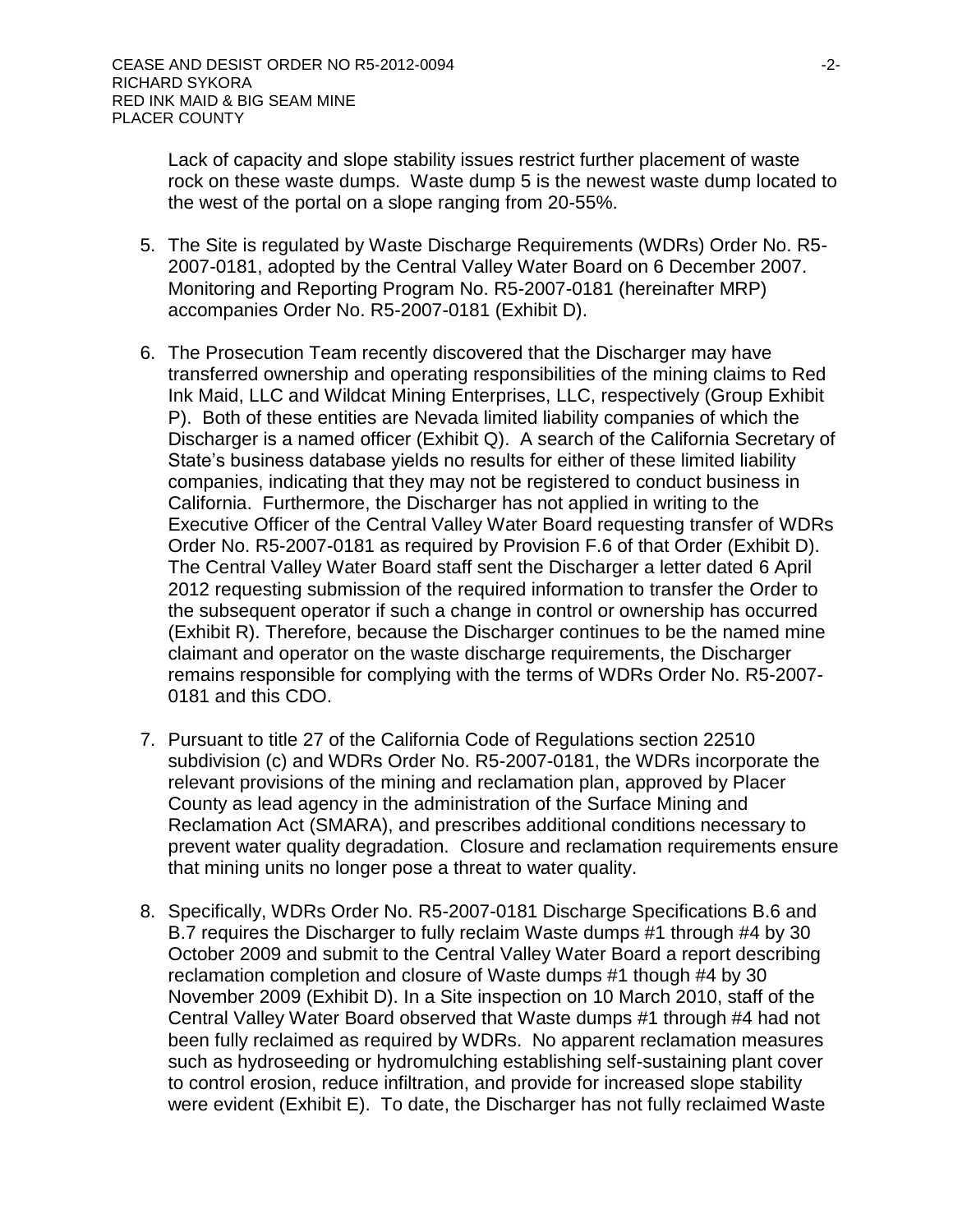dumps #1 through #4 and has not submitted the required report detailing the reclamation and closure of those mining units and is in violation of WDRs Order No. R5-2007-0181.

- 9. On 12 March 2007, the Discharger submitted an addendum to the 27 June 2006 ROWD titled *Proposed Stockpile 5 Plan Sheets and Stability Review* (Exhibit S). The plan sheets and stability review depict two alternative waste rock configurations for Waste Dump #5, also referred to as Stockpile 5. The first alternative depicts a gabion basket retaining structure at the toe of the slope to allow increased waste rock storage volume (Exhibit T). The second alternative depicts a completed waste rock stockpile configuration with a finished slope with a maximum slope gradient of 33 degrees (1.5 : 1 horizontal to vertical)(Exhibit U). On 6 March 2012, the Discharger through the Discharger's consultant submitted a letter indicating that waste rock placement to Waste Dump #5 resulted in an estimated 38 degree to 40 degree slope and that the gabion basket retaining structure was the preferred option for construction of Waste Dump #5 (Exhibit V).
- 10.Additionally, WDRs Order No. R5-2007-0181 Discharge Specification B.9 states Waste Dump #5 shall be designed, constructed, and maintained to prevent scouring and/or erosion of the mine waste material, the surrounding area, and shall incorporate the provisions of Findings 27 through 29 in the WDRs (Exhibit D).
	- a. Finding 27 states: "[t]his Order includes the design and method of disposal of waste rock for waste dump #5. The design and method of disposal of waste rock to waste dump #5 is based on the Discharger's report dated 12 March 2007." The Discharger's report dated 12 March 2007 is attached to this Order as Exhibit S.
	- b. Finding 28 states: "[i]nitially, waste rock is to be dumped from the end of the existing access road in the waste dump #5. When sufficient material is present, a ramp is to be constructed into the bottom of the waste area and the waste material shaped and compacted. From that point forward, waste material is to be placed from the toe in an upgradient direction to promote stability."
	- c. Finding 29 states: "[t]he face of the waste dump #5 is to be armored with coarse rock to control erosion during periods of inactivity and when the dump is complete. The Discharger is to prevent movement of fine material (soil and sediment) down gradient in the waste dump area by installing an approved erosion barrier as described in the Forest Service Mitigating Measures dated 20 September 2004." The Forest Service Mitigating Measures are attached to this Order as Exhibit W.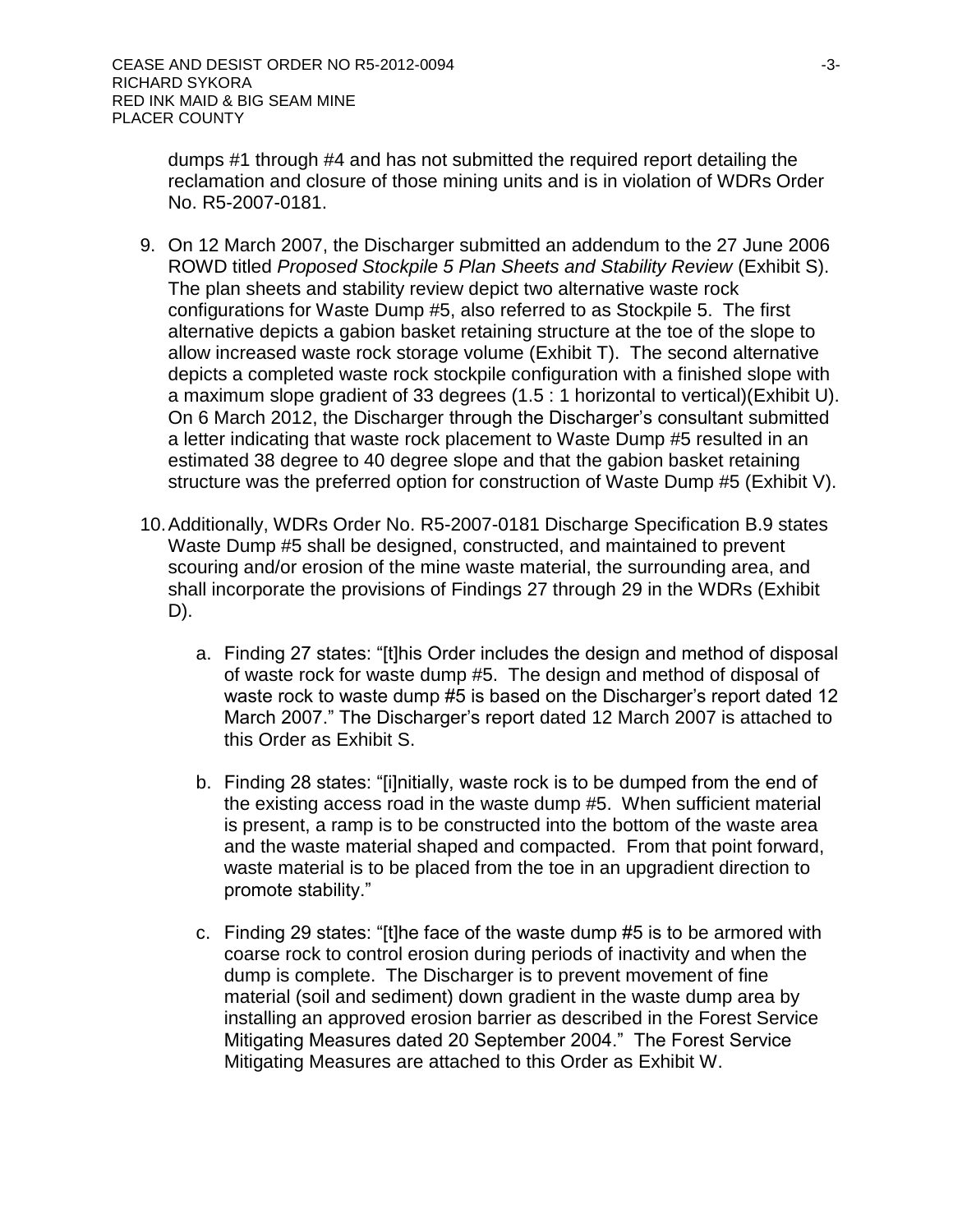- 11.On 18 August 2009, staff of the Central Valley Water Board expressed concerns regarding the long term stability of Waste Dump #5 because of ongoing placement of the waste rock by the end-dumping method alone (Exhibit X). Concerns of this nature were previously raised by both United States Forest Service and Central Valley Water Board representatives in July 2009. During Site inspection on 3 March 2010 and in a Notice of Violation issued on 23 March 2010, the staff of the Central Valley Water Board noted that mining waste continued to be discharged to Waste Dump #5 by the end-dumping method only and that it was not being constructed in the manner prescribed in Findings 27 and 28 of the WDRs (Exhibit Y). Additionally with respect to Waste Dump #5, on 19 July 2010, the Forest Service also directed the Discharger to "construct the fill from the bottom up as described in your consultant's revised stability report dated March 12, 2007 and the mitigation measures from you[r] previous approved Plan of Operation that expired on December 1, 2009" (Exhibit Z). On 9 January 2012, the Department of Conservation, Office of Mine Reclamation issued a Notice and Order to Comply with SMARA, including ordering the Discharger to comply with reclamation plan Condition 4 regarding compliance with the Central Valley Water Board's WDRs (Exhibit AA).
- 12.Pursuant to title 27 of the California Code of Regulations section 22510 subdivision (f), the Discharger shall provide for adequate funding to pay for the costs of closure and post closure maintenance as required and shall provide assurance of financial responsibility. Since Placer County, acting as lead agency under SMARA, requires financial assurances for the cost of closure and post closure maintenance, the Central Valley Water Board approved these comparable requirements and waived the requirement that the Central Valley Water Board be listed as an alternate payee to the financial assurance.
- 13.As a part of the 2006 Reclamation Plan approved by Placer County, the County approved the related financial assurance in the form of an Irrevocable Standby Letter of Credit from Placer Sierra Bank in the amount of \$20,000 naming Placer County, the California Department of Conservation, and the United States Forest Service as the beneficiaries (Exhibit AB). However, on 20 April 2011, the beneficiaries received notice that Wells Fargo Bank would not be extending its Letter of Credit in the amount of \$20,000 (Exhibit AC). The Discharger's financial assurances expired on 1 December 2011.

# **REGULATORY CONSIDERATIONS**

14.Water Code section 13301 states, in part, "[w]hen a Regional Board finds that a discharge of waste is taking place or threatening to take place in violation of the requirements or discharge prohibitions prescribed by the regional board or the state board, the [regional] board may issue an order to cease and desist and direct that those persons not complying with the requirements or discharge prohibitions (a) comply forthwith, (b) comply in accordance with a time schedule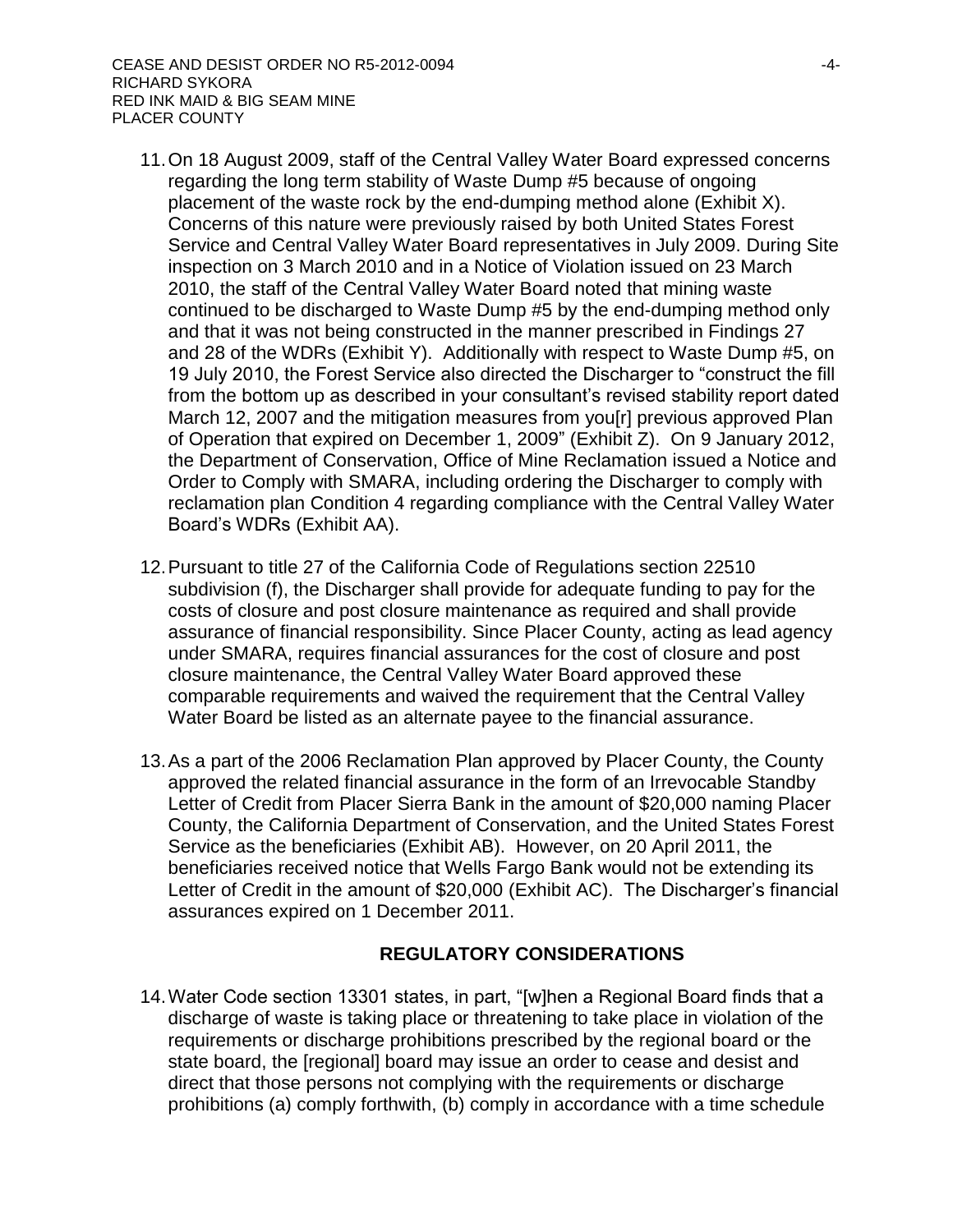set by the [regional] board, or (c) in the event of a threatened violation, take appropriate remedial or preventative action."

- 15.As a result of the events and activities described in this Order, the Central Valley Water Board finds that discharges of waste are taking place and/or threatening to take place to Mad Canyon, a tributary to the Middle Fork of the American River, in violation of WDRs.
- 16.Water Code section 13267, subdivision (b) states, "[i]n conducting an investigation specified in subdivision (a), the regional board may require that any person who has discharged, discharges, or is suspected of having discharged or discharging, or who proposes to discharge waste within its region, or any citizen or domiciliary, or political agency or entity of this state who has discharged, discharges, or is suspected of having discharged or discharging, or who proposes to discharge, waste outside of its region that could affect the quality of the waters within its region shall furnish, under penalty of perjury, technical or monitoring program reports which the regional board requires. The burden, including costs, of these reports shall bear a reasonable relationship to the need for the report and the benefits to be obtained from the reports. In requiring these reports, the regional board shall provide the person with a written explanation with regard to the need for the reports, and shall identify the evidence that supports requiring that person to provide the reports."
- 17.Monitoring reports and other technical reports are necessary to determine compliance with the WDRs and with the terms of this Order. Technical or monitoring reports required by this Order shall be submitted to the Central Valley Water Board pursuant to the requirements of Water Code section 13267.
- 18.The issuance of this Order is an enforcement action by a regulatory agency and is exempt from the provisions of the California Environmental Quality Act, pursuant to section 15321 subdivision (a)(2), Title 14, California Code of Regulations.
- 19.On 5 October 2012, in Rancho Cordova, California, after due notice to the Discharger and all other affected persons, the Central Valley Water Board conducted a public hearing at which evidence was received to consider a Cease and Desist Order under Water Code section 13301 to establish a time schedule to achieve compliance with waste discharge requirements.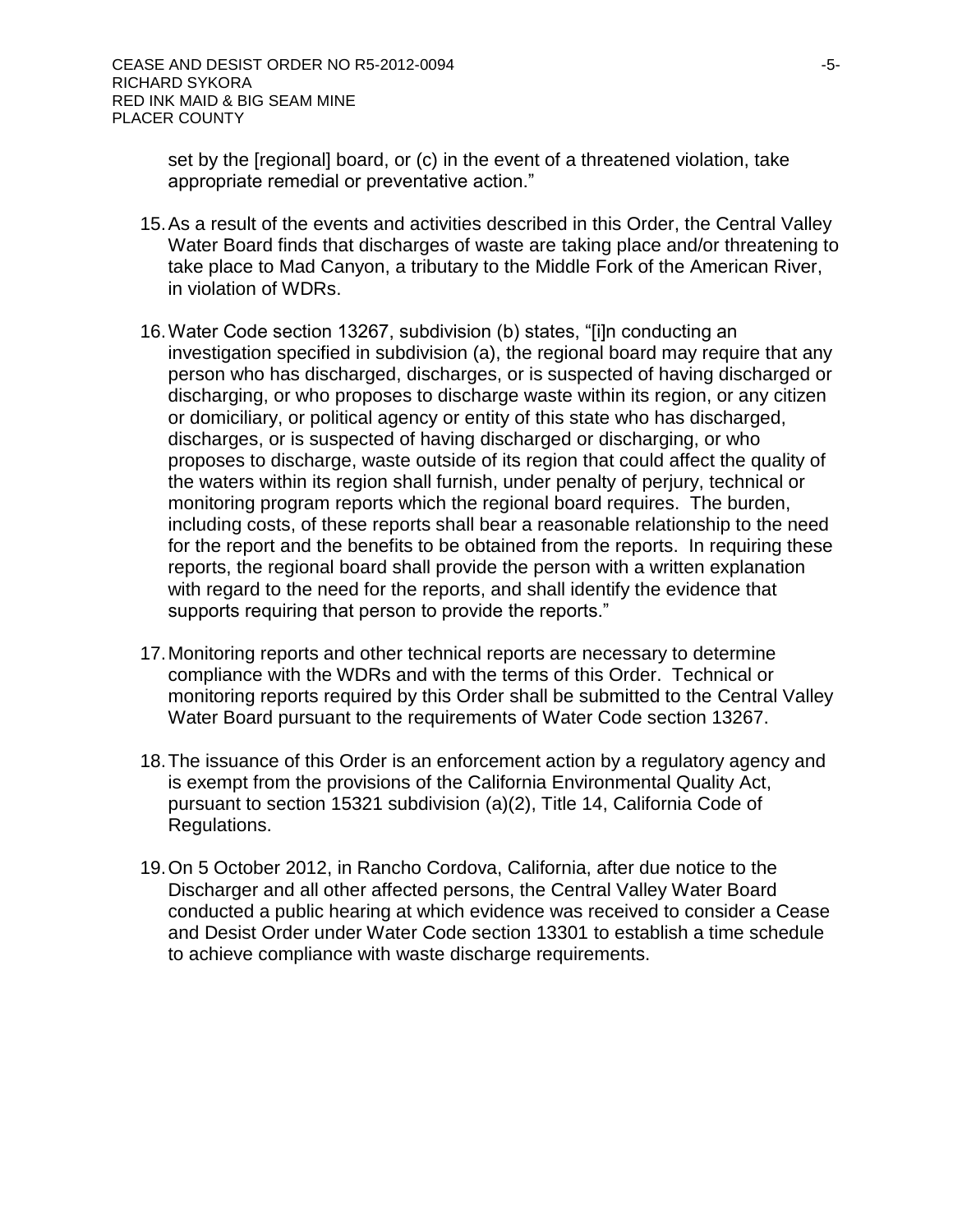**IT IS HEREBY ORDERED** that, pursuant to sections 13301 and 13267 of the Water Code, Richard Sykora shall, in accordance with the following tasks and time schedule, implement the following measures required to ensure compliance with WDRs Order No. R5-2007-0181.

- 1. By **5 November 2012**, submit to the Central Valley Water Board an updated financial assurance cost estimate for reclamation of the Site in accordance with Public Resources Code, Division 2, Chapter 9 section 2773.1, Title 14 California Code of Regulations section 3804, and the State Mining and Geology Board's Financial Assurance Guidelines.
- 2. By **20 November 2012**, submit a technical report with plans and specifications for construction of waste dump #5 in accordance with the 12 March 2007 *Proposed Stockpile 5 Plan Sheets and Stability Review* and the recommended Appendix A Mitigation Measures for Waste Dump #5 described in the Forest Service's 20 September 2004 Plan of Operations for the Site. The technical report shall also provide a calculation of the material already discharged to Waste Dump #5 and the remaining capacity of Waste Dump #5.
- 3. By **19 December 2012**, post a financial assurance mechanism in an amount of the approved financial assurance cost estimate in item 1 above and submit a copy to the Central Valley Water Board. The Central Valley Water Board shall be named as an alternative payee on the financial assurance in accordance with title 27 of the California Code of Regulations section 22510 subdivisions (f) and (g).
- 4. By **30 November 2012**, submit a report describing the interim erosion control measures employed at the Site, including such measures as hydroseeding or hydromulching or applying erosion control fabrics or bonded fiber matrix to the waste dump slopes, to establish self-sustaining plant cover to control erosion, reduce infiltration, and provide for increased slope stability.
- 5. By **19 October 2014**, fully reclaim waste dumps #1 through #4 as originally required by WDRs Order No. R5-2007-0181 Discharge Specification B.6 and the Discharger's Reclamation Plan approved by Placer County on 7 December 2006. Reclamation must continue until successful revegetation is established in accordance with the approved Reclamation Plan.
- 6. By **31 October 2014**, submit a report describing and certifying completion of reclamation and closure of waste dumps #1 through #4 as originally required by WDRs Order No. R5-2007-0181 Discharge Specification B.7. The report shall also include:
	- a. A certification that the reclamation measures discussed in the Discharger's 31 August 2007 Addendum to the Report of Waste Discharge have been implemented;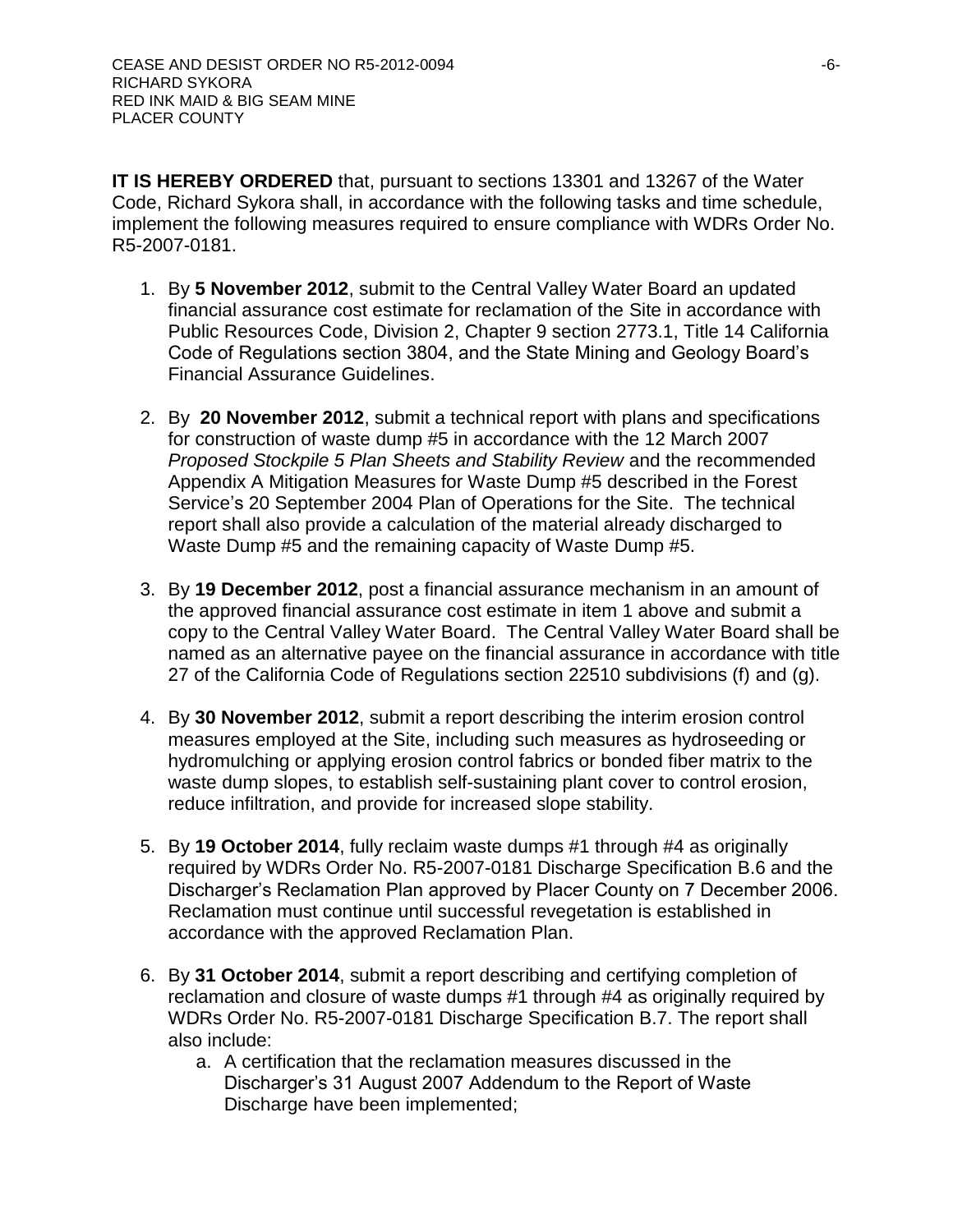- b. A certification that the 20 September 2004 Forest Service Mitigation Measures attached to the 2004 Plan of Operation have been implemented; and
- c. A certification that the 20 September 2004 Forest Service Best Management Practices attached to the 2004 Plan of Operation have been implemented.
- 7. All technical reports required herein that involve planning, investigation, evaluation, design, or other work requiring the proper application of engineering or geologic sciences, shall be prepared by, or under the supervision of, a California Registered Engineer or Registered Geologist (as applicable) pursuant to California Business and Professions Code sections 6735, 7835, and 7835.1, and shall be signed by a registered professional.

Any person signing a document submitted under this Order shall make the following certification:

> *"I certify under penalty of law that I have personally examined and am familiar with the information submitted in this document and all attachments and that, based on my knowledge and on my inquiry of those individuals immediately responsible for obtaining the information, I believe that the information is true, accurate, and complete. I am aware that there are significant penalties for submitting false information, including the possibility of fine and imprisonment."*

If in the opinion of the Executive Officer, the Discharger fails to comply with the provisions of this Order, the Executive Officer may refer this matter to the Attorney General for judicial enforcement or may issue a complaint for administrative civil liability.

Failure to comply with this Order or with WDRs may result in the assessment of administrative civil liability pursuant to the California Water Code. The Central Valley Water Board reserves its right to take any enforcement actions authorized by law.

Any person aggrieved by this action of the Central Valley Water Board may petition the State Water Resources Control Board to review the action in accordance with Water Code section 13320 and California Code of Regulations, title 23, sections 2050 and following. The State Water Resources Control Board must receive the petition by 5:00 p.m., 30 days after the date that this Order is adopted, except that if the thirtieth day following the date that this Order is adopted falls on a Saturday, Sunday, or state holiday, the petition must be received by the State Water Resources Control Board by 5:00 p.m. on the next business day. Copies of the law and regulations applicable to filing petitions may be found on the Internet at:

[http://www.waterboards.ca.gov/public\\_notice/petitions/water\\_quality](http://www.waterboards.ca.gov/public_notice/petitions/water_quality) or will be provided upon request.